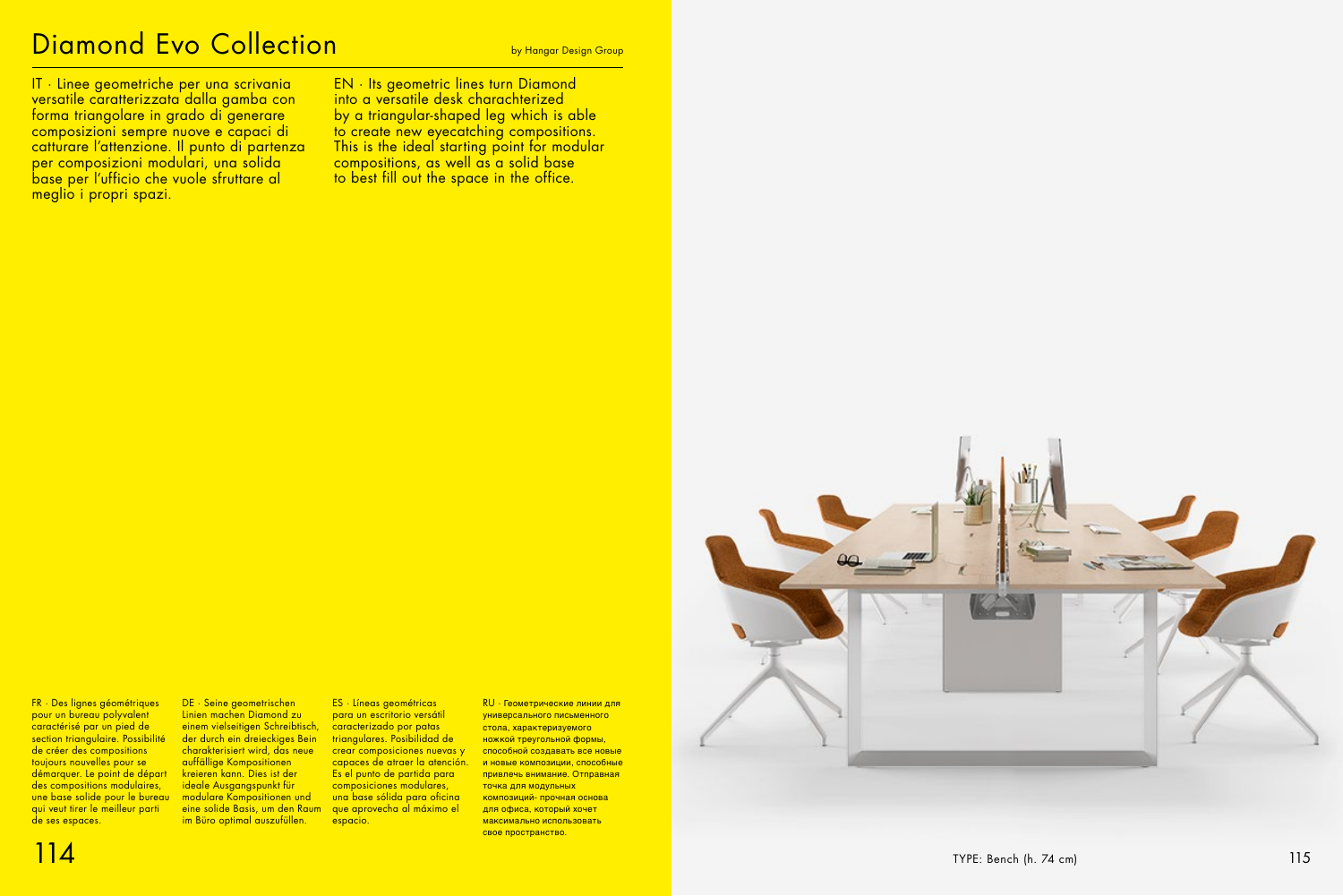FR · La structure triangulaire reconnaissable du Diamond Evo offre des finitions glamour ou chic permettant polyvalence oupersonnalisation de l'environnement de travail.

DE · Die einzigartige Struktur des Diamond Evo mit seinem besonderen dreieckigen Profil, sportlichen Glamour und ausgefallenen Oberflächen, macht die Umgebung vielseitig und bietet eine individuelle.

ES · La inconfundible estructura con perfil triangular de Diamond Evo ofrece acabados glamour o chic, lo que permite su adaptación a un ambiente ejecutivo con versatilidad y personalidad.

RU · Уникальная треугольная форма опор коллекции Diamond Evo подчеркивает изысканное исполнение и инновационный дизайн, придающий кабинету универсальность и динамичную индивидуальность.



## Diamond Evo Collection

TYPE: Desk (h. 74 cm)



IT · L'inconfondibile struttura con profilo triangolare di Diamond Evo mostra finiture brillantemente glamour o raffinatamente chic per interpretare l'ambiente executive con versatilità e personalità.

EN · The unique structure of Diamond Evo, with its peculiar triangular profile, sports glamorous and fancy finishes, making the environment versatile with a customised touch.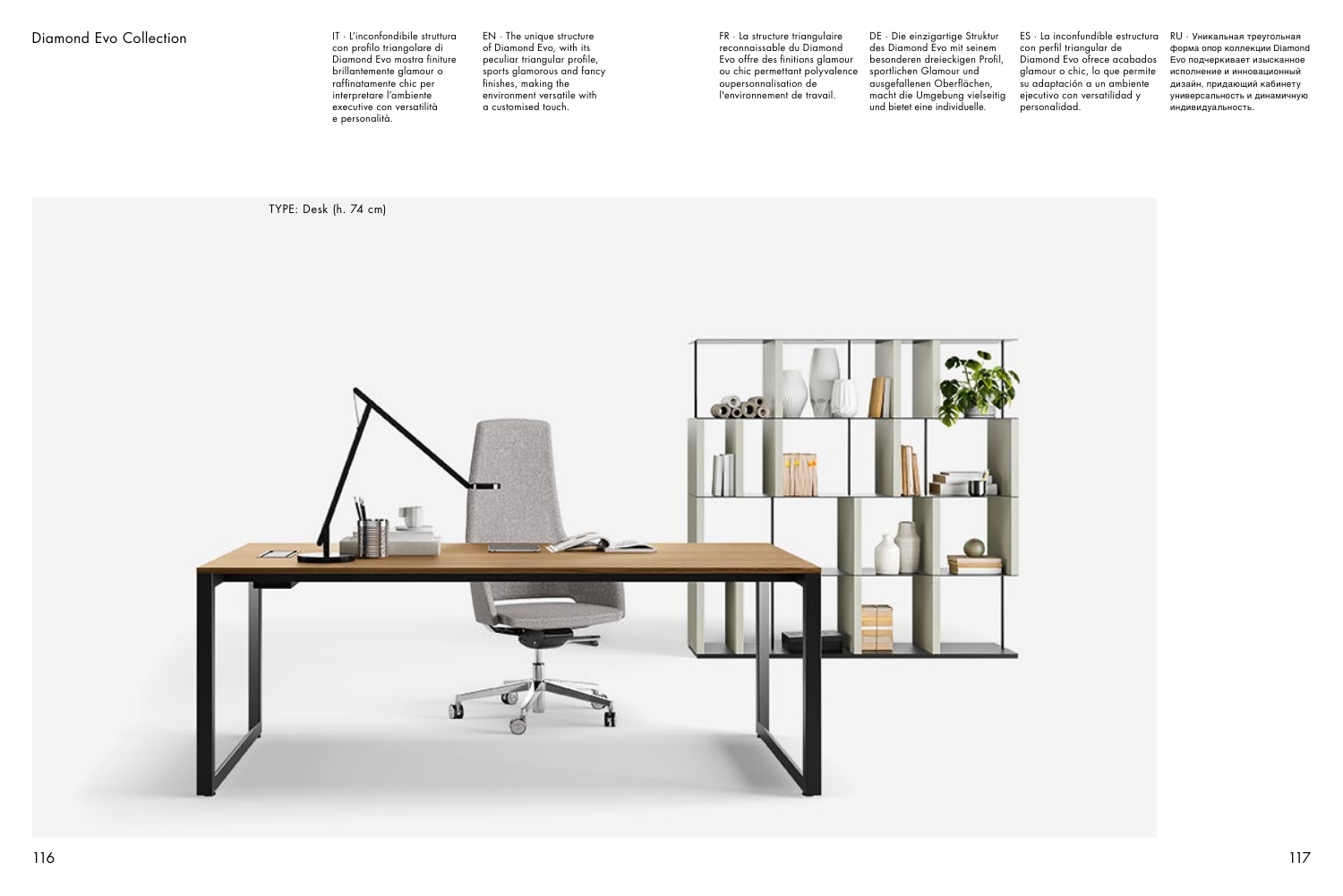FR · Postes de travail face à face ou en ligne: des solutions pour vivre et partager les valeurs fonctionnelles et architecturales dans un environnement de travail contemporain.

DE · Doppel - oder Einzelarbeitsplätze und Bänke bieten die Möglichkeit, die neuesten ästhetischen, funktionalen und architektonischen Werte der modernen Arbeitsumgebung zu erkunden.

ES · Mesas de trabajo y bancos, dobles o individuales: soluciones para vivir y compartir los valores funcionales y arquitectónicos actuales en un ambiente de trabajo contemporáneo.

RU · Рабочие места и скамьи, двойные или одиночные: решения для жизни и обмена текущими функциональными и архитектурными ценностями в современной рабочей среде.

IT · Workstations e bench, doppi o singoli: soluzioni per vivere e condividere i valori funzionali e architettonici attuali in un ambiente di lavoro contemporaneo.

EN · Workstations and benches, either double or single, become ways to explore the latest aesthetic, functional and architectural values of the contemporary work environment.

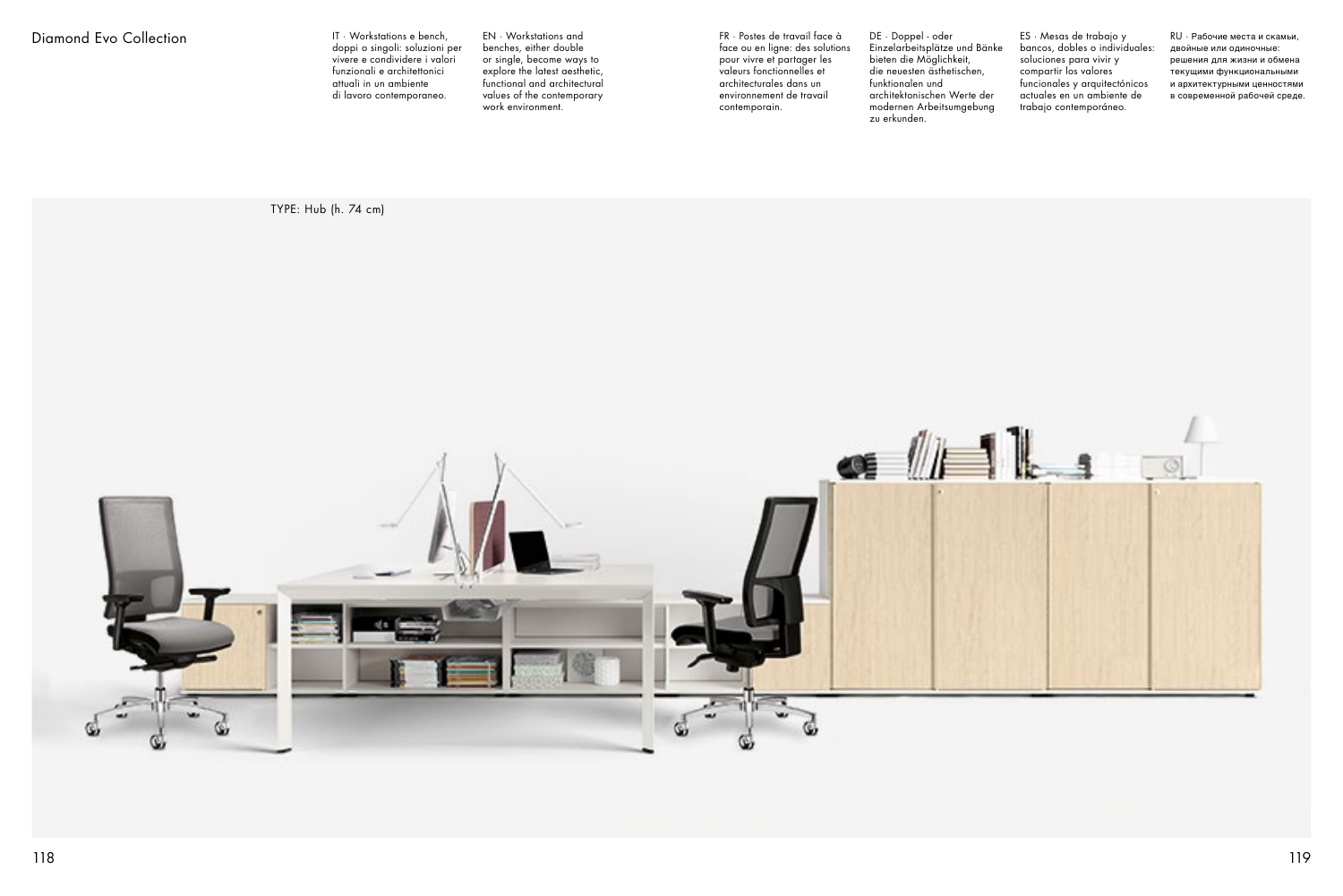IT · Lo spessore sottile dei piani aggiunge un tocco di raffinata eleganza, permettendo i più diversi abbinamenti. Tutto questo si unisce alla versatilità compositiva di un sistema trasversale, creato per dare un nuovo stile al lavoro contemporaneo.

EN · The touch of elegance given by the thin desk, which allows the most different combinations, mingles with the versatility of the cross system, designed to give a new style to the contemporary work.

FR · La fine épaisseur des plateaux ajoute une touche d'élégance, combinée avec la modularité d'un système transversal, créé pour offrir un nouveau style au travail contemporain.

DE · Die Eleganz, die durch den dünnen Schreibtisch, der die unterschiedlichsten Kombinationen ermöglicht, gegeben wird, mischt sich mit der Vielseitigkeit des Kreuzsystems, das der zeitgenössischen Arbeit einen neuen Stil verleiht.

ES · El sutil grosor de las superficies confiere un toque de elegancia y permiten gran cantidad de combinaciones. Esto unido a la versatilidad de un sistema modular, proporciona un nuevo estilo a los ambientes de trabajo contemporáneos.

RU · Тонкие шпонированные столешницы привносят элегантность и позволяют обеспечить различные сочетания материалов. Всё это, наряду с возможностью дополнения письменного стола приставкой, предназначено для придания качественно нового стиля современному рабочему месту.

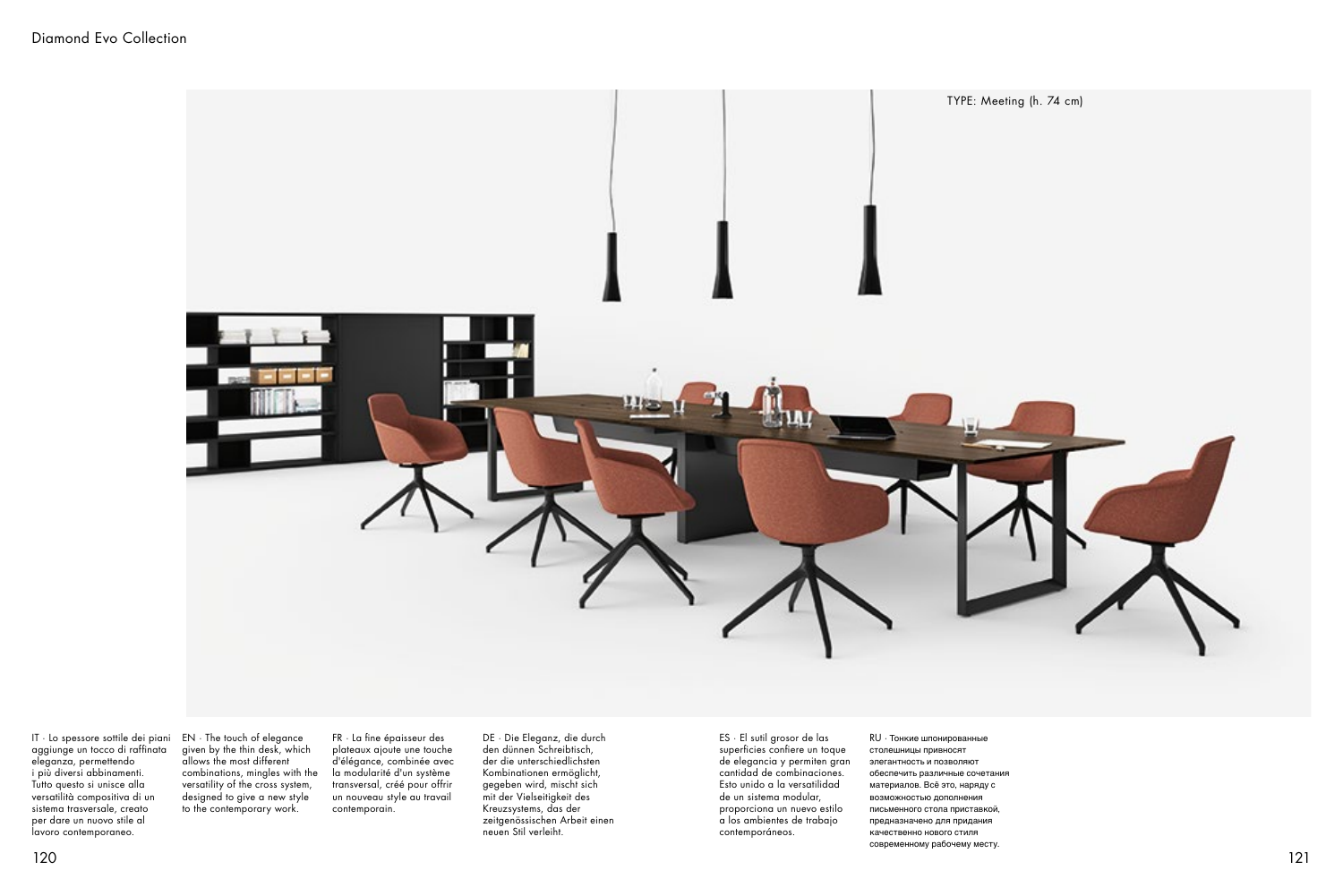| ES Tapa con mismo acabado del escritorio |
|------------------------------------------|
|                                          |
|                                          |



W 120 / 140 / 160 / 180 / 200 D 1,8 – H 68,5 / 70,3 156 / 176  $D = 1,8 - H = 69$ 

 $D$  1,8 – H 36 W 80 D 1,8 – H 32,9 / 37,1

|      | IT Kit staffe porta prese                                   |
|------|-------------------------------------------------------------|
|      | EN Brackets kit to carry electrical socket                  |
| FR 1 | Fixations support prises au-dessus du<br>plateau pour bench |
|      | DE Obere Steckdose-kit                                      |
|      | ES Caja electrica superior                                  |
|      | RU Комплект подразетников                                   |



## Diamond Evo Collection Details





| œ<br>$\bullet$ | James |  |
|----------------|-------|--|
|                |       |  |



FR *Top accès* DE *Klappe* ES *Tapa registrable* RU *Заглушка в цвет стола*







W 120 / 140 / 160 / 180 / 200 D 80 / 100 – H 74



W 120 / 140 / 160 / 180 / 200 D 80 / 100 – H 74





160 / 180

W 160 D 1,8 – H 31,1 / 32,9 / 35,3 / 37,1

W 120 / 140 / 160 / 180 / 200 D 165 – H 74 W 160 / 180 / 200 D 165 – H 74 Bench

> W 120 / 140 / 160 / 180 / 200 D 1,8 – H 31,1 / 32,9 / 35,3 / 37,1

W 120 / 140 / 160 / 180 / 200 D 165 – H 74





W 200 / 220 / 240 D 165 – H 74